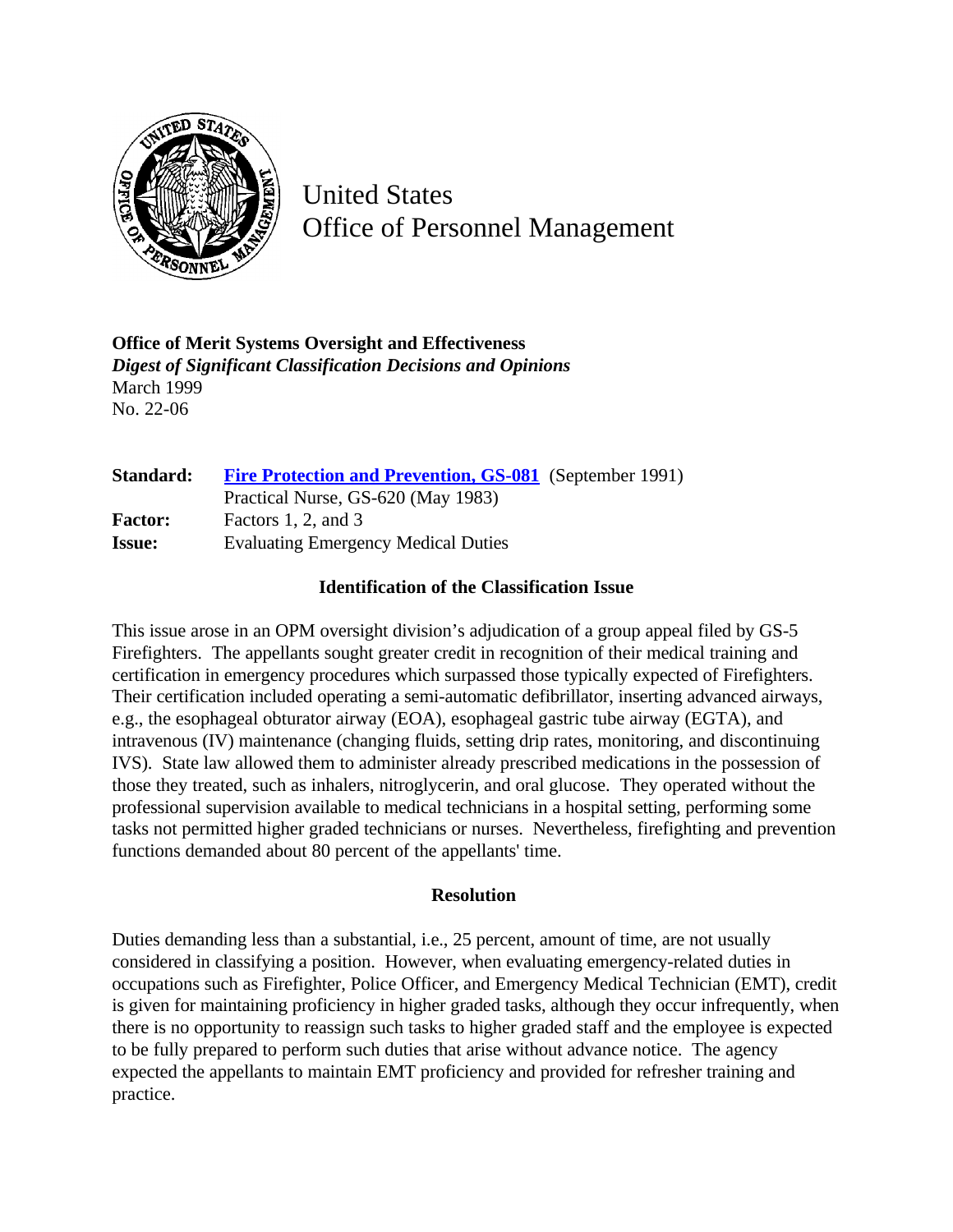The GS-081 standard recognizes that GS-5 Firefighters frequently apply first aid measures such as immobilizing the injured for safe transport, applying tourniquets to stop bleeding, checking for windpipe obstructions, and performing cardio-pulmonary resuscitation (CPR). Performing a wider range of or otherwise more demanding emergency medical duties, like the appellants', requires evaluation against an appropriate standard in the GS-600 occupational group, such as the Practical Nurse Series, GS-620 standard. Though the Health Aid and Technician Series, GS-640, encompasses EMT, Paramedic, and similar duties, it has no published grading criteria of its own. Therefore, a related standard must be used.

The GS-620 standard is a broad match to EMT work, since it focuses largely on medical care provided within a hospital, rather than in the field. Furthermore, Practical Nurses even at the highest grades may not perform some procedures EMT's do, e.g., intubation and defibrillation, and vice versa. Nevertheless, the occupations share a requirement for knowledge-based credentialing and other common features. These similarities permit application of the GS-620 standard grading criteria to evaluate EMT work.

At Level 1-4, Practical Nurses demonstrate knowledge of a large body of nursing care procedures, illnesses, and diseases and skill in assessing deviations from normal conditions and immediately modifying care. Such knowledge entails more extensive training and experience and more advanced procedures, or the equivalent wide variety of nonstandard assignments referenced in the standard, than at Level 1-3. EMT training is commonly divided into several skill levels, e.g., First Responder, EMT, Advanced, and Paramedic. Training progresses from basic life support systems to advanced life support systems. EMT's follow sequentially designed treatment protocols, e.g., basic, intermediate, and paramedic protocols, keyed to their training and competency with life support systems. Protocols are commonly devised by professional and EMT boards. They cover dozens of cardiac, environmental, medical, trauma, and pediatric emergencies. An EMT may employ only that part of the protocol consistent with his or her training and certification. For example, a medical emergency protocol for chest pain allows basic EMT's to perform CPR and administer oxygen at a flow rate dependent upon patient symptoms. The basic EMT, however, may not employ advanced treatment procedures such as starting a normal saline IV, inserting large bore catheters in a vein for antithrombolytic agents, or administering nitroglycerin or lidocaine.

Many basic emergency medical procedures are analogous to Level 1-3 knowledge and procedures that Practical Nurses use, while many advanced procedures are comparable to Level 1-4 or higher knowledges. The appellants employed basic procedures and were not expected to use or maintain proficiency in advanced procedures, with but two exceptions. Consequently, their EMT duties were properly characterized as Level 1-3 rather than Level 1-4.

The appellants' advanced airways proficiency was indicative of Level 1-4 knowledge. By itself, however, it did not constitute the extensive body of knowledge or wide variety of nonstandard procedures expected at Level 1-4. Endotracheal intubation, EOA, and EGTA procedures are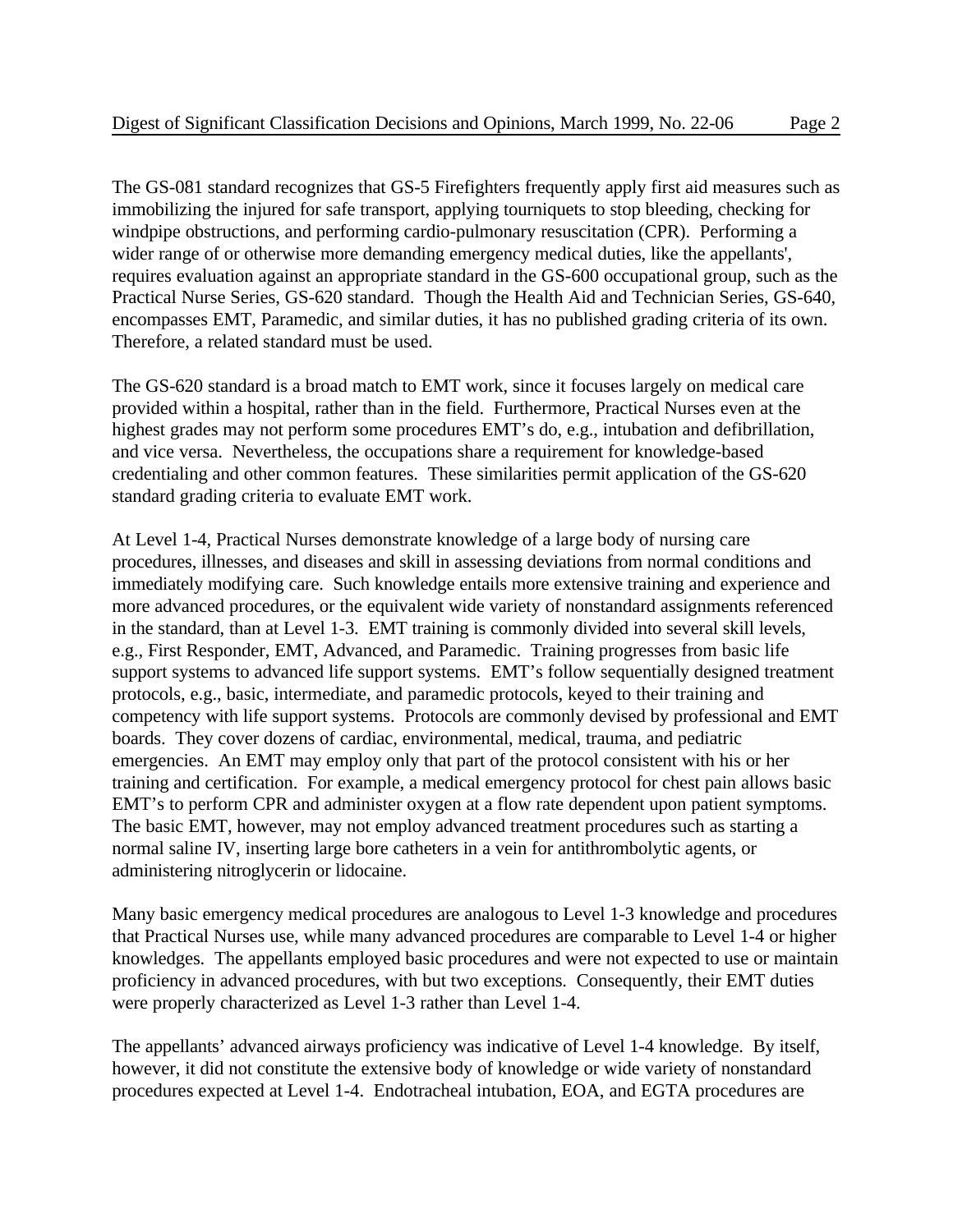advanced procedures that significantly exceed basic EMT knowledge and training. Basic EMT procedures, for example, allow for clearing airway obstructions by prompting conscious patients to cough or opening unconscious patient airways with finger sweeps or abdominal thrusts. EOA/EGTA requires insertion of a mask fitted with a tube into the back of the patient's mouth and advancing the tube down the esophagus while listening for breath sounds in each axilla and epigastrium and verifying chest movements. It requires greater skill in both technique and patient observation.

EOA/EGTA and intubation stood isolated from the wide variety of other advanced procedures unavailable to the appellants. For example, injections (other than with the patient's own autoinjector), starting IV's, preparing and administering medications, needle chest decompression, and intraosseous infusion are advanced procedures or part of many advanced protocols the appellants were neither required nor permitted to use. These advanced procedures demand greater knowledge of fluid therapy, pharmacology, and trauma management than the appellants' work.

Similarly, operation of automatic and semiautomatic external defibrillators (AED/SAED's) requires special skill, but not the advanced knowledge characteristic of Level 1-4. Different brands and models of AED/SAED's have a variety of features and controls, e.g., paper strip recorders, rhythm display methods, energy levels, and message displays. First Responders, who lack basic EMT knowledge, may be trained in their operation while even advanced EMT's may lack such training or have trained only on conventional defibrillators. The AED/SAED trained operator, however, may not employ a manual override, if the machine is so equipped, a task that conventionally trained, advanced EMT's might perform. Similarly, the AED/SAED trained EMT may not perform endotracheal intubation, establish IV line access, or administer epinephrine, advanced procedures that are part of the ventricular fibrillation protocol more knowledgeable EMT's or Paramedics might execute. Though the appellants were trained in endotracheal intubation, that procedure was only part of the larger body of knowledge expected at Level 1-4.

The appellants were expected to be proficient in more difficult, but still standard, procedures, such as CPR on the move, field treatment of wounds, management of fractures, treatment of head and back injuries, and emergency childbirth. These procedures require considerable training and experience to develop proficiency and to execute in the field. They are common skills required of basic EMT's and equivalent to the level of knowledge demanded of Level 1-3 Practical Nurses who inject medications, insert catheters, monitor IV fluids, change IV tubing, discontinue IV's, apply electrodes for cardiac monitors, and report abnormalities. They are also similar to work done at Level 1-3 by Health Technicians in other specialties who operate, calibrate, and maintain commonly used equipment and recognize abnormalities that would be obvious to those with their considerable training and experience. Some technicians at this level are also knowledgeable in the use of aseptic methods to draw blood samples from patients and the operation of commonly used electrocardiographic equipment.